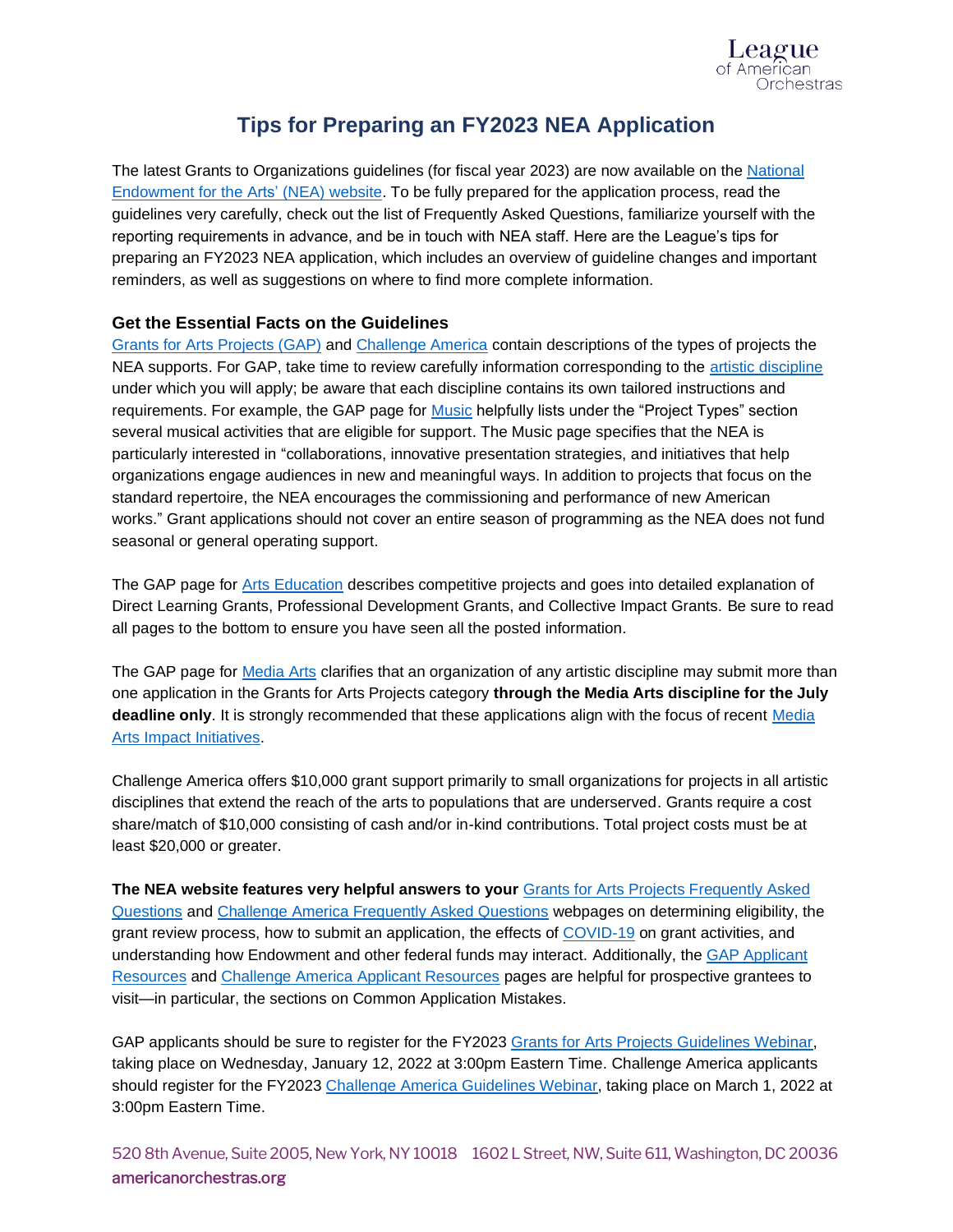

The NEA especially encourages projects that use the arts to unite and heal, and applicants that address any of these following activities:

- Elevate artists as integral and essential to a healthy and vibrant society.
- Celebrate America's creativity and/or cultural heritage.
- Enrich our humanity by broadening our understanding of ourselves as individuals and as a society.
- Originate from or are in collaboration with the following constituencies encouraged by White House Executive Orders: Historically Black Colleges and Universities (HBCUs), Tribal Colleges and Universities, American Indian and Alaska Native tribes, African American Serving Institutions, Hispanic Serving Institutions, Asian American and Pacific Islander communities, and Organizations that support the independence and lifelong inclusion of people with disabilities.

In recognition of the United States of America's 250th anniversary in 2026, the NEA also welcomes arts projects that educate and engage communities in dialogue about the past, present, and future of our nation.

Eligible organizations that received American Rescue Plan (ARP) or CARES Act funding may apply to the GAP program as long as there are no overlapping costs during the same grant period.

## **Application Deadlines and Process**

Grants for Arts Projects and Challenge America applications are reviewed on the basis of two criteria: artistic excellence and artistic merit, with elements corresponding to each grant program. The GAP [Review Criteria](https://www.arts.gov/grants/grants-for-arts-projects/review-criteria) and [Challenge America Review Criteria](https://www.arts.gov/grants/challenge-america/application-review) each contain definitions clarifying what the agency means by artistic excellence and how it evaluates artistic merit (such as "the qualifications of the project's personnel" for GAP, "potential to make quality arts or cultural resources more widely available" for Challenge America, and "evidence of direct compensation to artists, art collectives, and/or art workers" for both grant programs) that will be worth reading. Some GAP disciplines only accept certain project types at each deadline, and organizations may submit **only one application in a calendar year** to the agency: either in the Grants for Arts Projects or Challenge America categories, but not both.

There are a [few exceptions](https://www.arts.gov/grants/grants-for-arts-projects/eligibility#limits) to the single application rule:

- An organization of any artistic discipline may submit more than one application in the Grants for Arts Projects category for a distinctly different project through the Media Arts discipline at the July deadline.
- A parent organization may apply on its own and then again on behalf of an eligible separately identifiable independent component. Consult with [Arts Endowment staff](http://arts.gov/grants/apply-grant/grants-organizations/agency-contacts) to verify eligibility. Programs and projects of organizations do not qualify as independent components.
- Our Town and Research: Grants in the Arts are not subject to the single application rule, but the request must be for a distinctly different project.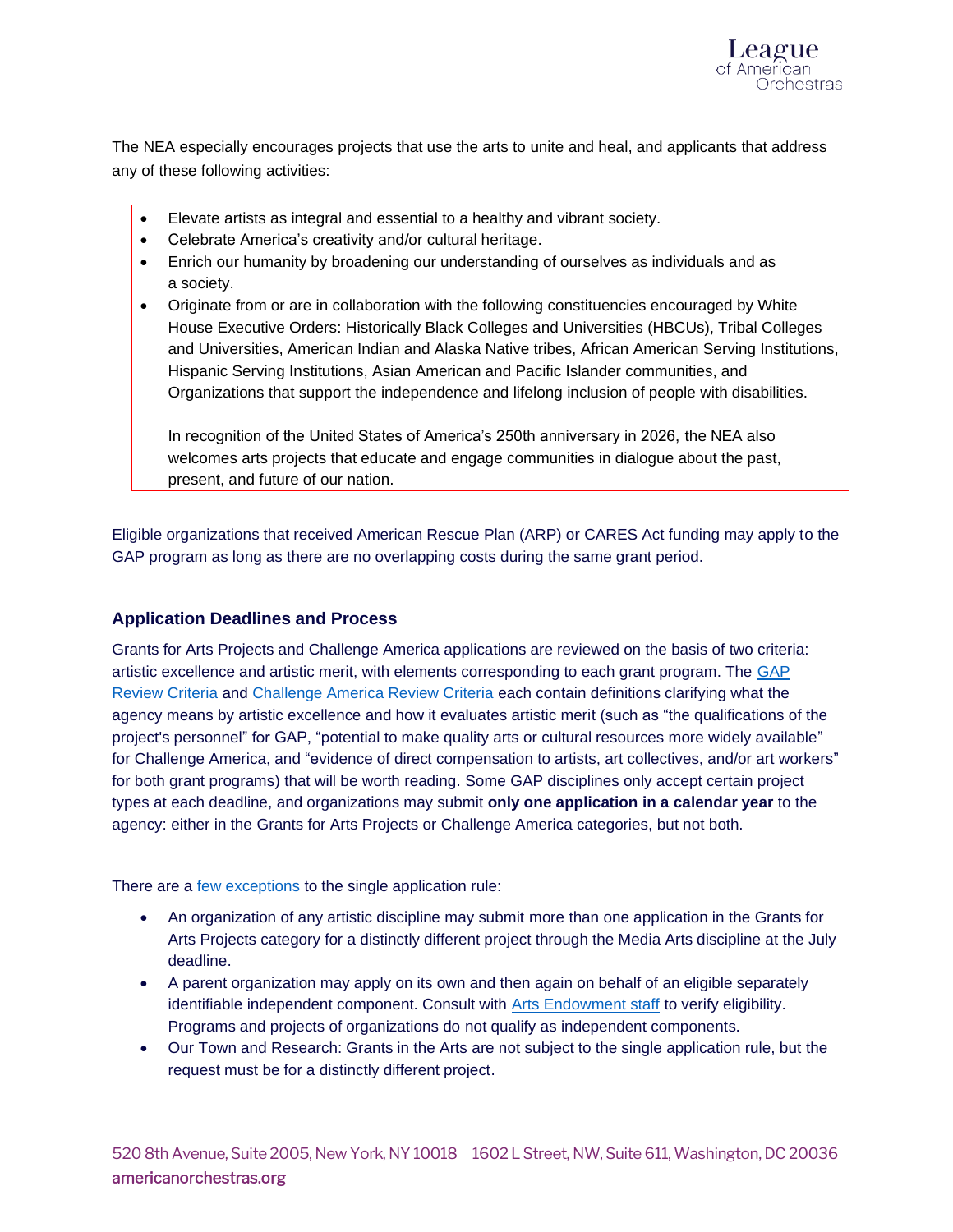

**\*\*IMPORTANT CHANGES:** The DUNS number will no longer be the official identifier for doing business with the U.S. Government. It will be replaced by the unique entity identifier or UEI, which will be issued by the [System for Award Management \(SAM\)](http://www.sam.gov/) at sam.gov. The UEI is expected to be on Grants.gov application forms by April of 2022. *Organizations that are already registered with SAM.gov will automatically be assigned a new UEI which will be displayed in SAM.gov*. Organizations registering with SAM.gov for the first time will request a UEI during the registration process.

Beginning May 2021, Grants.gov was scheduled to get a new look and new features, such as the ability to work on forms offline. Remember that Grants.gov requires a multi-step registration process that must be completed before you can submit your application. Your organization must be registered with SAM.gov before registering with Grants.gov and **each of these registration processes can take several weeks to finalize**. As always, registration and maintenance of your accounts with SAM.gov and Grants.gov is FREE but it is your organization's responsibility to register, ensure you have UEI number, and confirm that organization's information is renewed annually. Failure to comply with these requirements may result in your inability to submit your application. See the How to Apply page corresponding to GAP and Challenge America for more details.

- SAM.gov Federal Service Desk: Call 1-866-606-8221 or see the information posted on the SAM website at [SAM Help.](https://sam.gov/content/help)
- The Grants.gov Contact Center is available 24 hours a day, 7 days a week. (Phone: 1-800-518-4726, email: *[support@grants.gov](mailto:support@grants.gov)*, or consult the information posted on the Grants.gov website at [Support\)](http://www.grants.gov/web/grants/support.html)
- **The Arts Endowment will not accept late applications.**

**Challenge America eligibility:** Previous Challenge America applicants and grantees, as well as organizations that received American Rescue Plan (ARP) or CARES Act funding **are eligible** to apply for FY2023 Challenge America funding, as long as they were not recommended for FY 2020, FY 2021, or FY 2022 funding in Grants for Arts Projects (formerly known as Art Works), Research Grants in the Arts, or Our Town. First-time NEA applicants and Challenge America grantees of any year are eligible to apply. The prior limit on consecutive years of receiving Challenge America grants now applies only to applicants that were recommended for FY20, 21, or 22 funding in GAP, Research Grants, or Our Town—such applicants may not apply for FY2023 Challenge America support. See [Applicant Eligibility](https://www.arts.gov/grants/challenge-america/eligibility) for more information.

|                                                                                                                    | Grants for Arts Projects (1 <sup>st</sup> )             | Grants for Arts Projects (2 <sup>nd</sup> ) |
|--------------------------------------------------------------------------------------------------------------------|---------------------------------------------------------|---------------------------------------------|
|                                                                                                                    | <b>February 10, 2022</b>                                | <b>July 7, 2022</b>                         |
| Step 1: Submit "Application for<br><b>Federal Domestic</b><br>Assistance/Short Organization<br>Form" to Grants.gov | <b>February 10, 2022 by</b><br>11:59 p.m., Eastern Time | July 7, 2022 by<br>11:59 p.m., Eastern Time |

## **Applying for a GRANTS FOR ARTS PROJECTS grant**: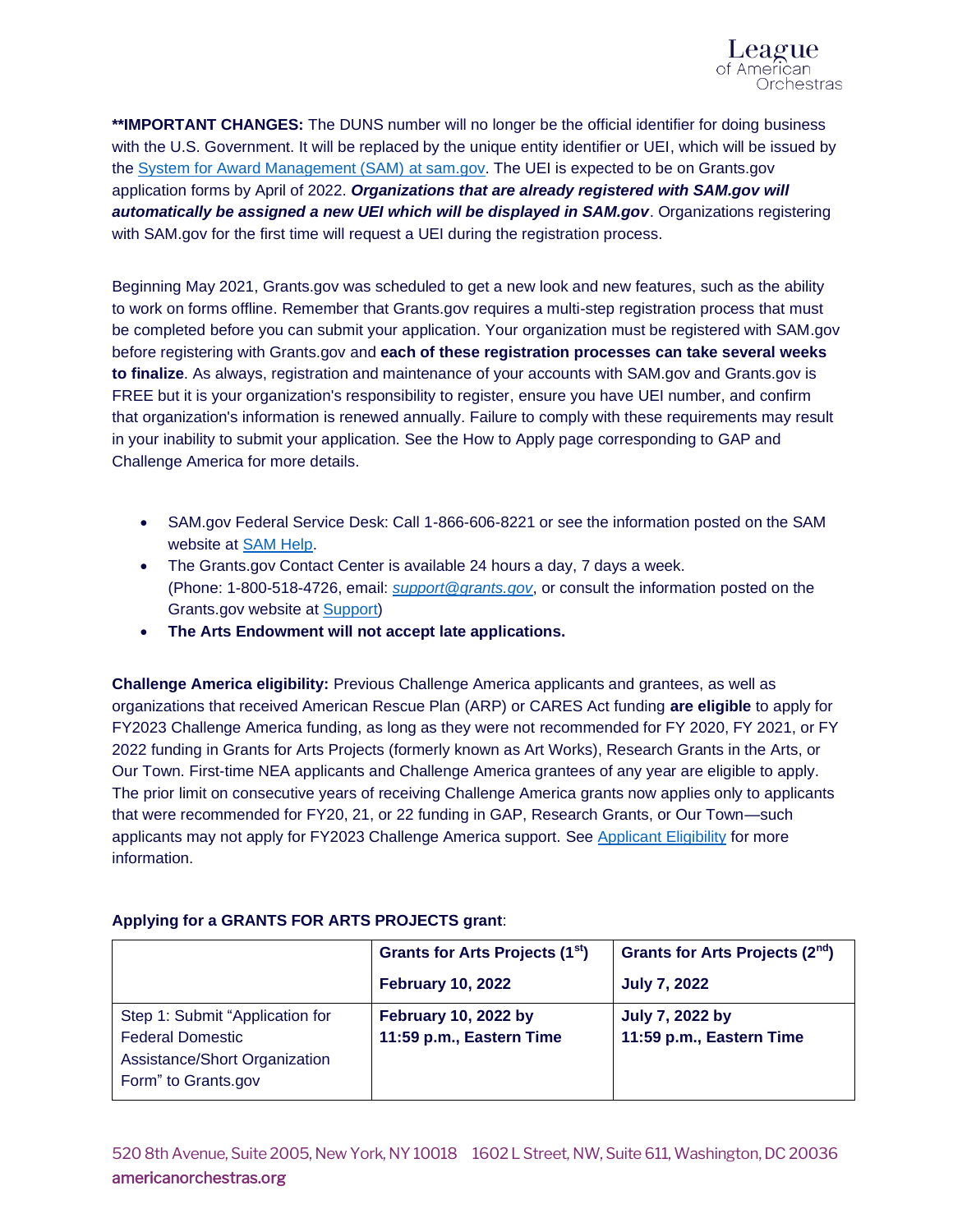| Step 2: Submit Grant Application | February 15-22, 2022 by | July 12-19, 2022 by 11:59pm |
|----------------------------------|-------------------------|-----------------------------|
| Form and Materials to Applicant  | 11:59pm Eastern Time    | <b>Eastern Time</b>         |
| Portal                           |                         |                             |
| Earliest notification date:      | November 2022           | April 2023                  |
| Work begins no earlier than:     | January 1, 2023         | June 1, 2023                |

## **Applying for a CHALLENGE AMERICA grant**

|                                                                                                                         | <b>Challenge America</b>                           |  |
|-------------------------------------------------------------------------------------------------------------------------|----------------------------------------------------|--|
|                                                                                                                         | April 21, 2022                                     |  |
| Step 1: Submit Application for<br><b>Federal Domestic</b><br><b>Assistance/Short Organization</b><br>Form to Grants.gov | April 21, 2022 by 11:59 p.m., Eastern Time         |  |
| Step 2: Submit Grant Application<br>Form and Materials to Applicant<br>Portal                                           | April 26 – May 3, 2022 by 11:59 p.m., Eastern Time |  |
| Notification date:                                                                                                      | October 2022                                       |  |
| Work begins no earlier than:                                                                                            | <b>January 1, 2023</b>                             |  |

## *\*\*Reminders\*\**

**Project Reporting**: The Arts Endowment staff will assign one of the agency's objectives to your project: Creation, Engagement, Learning (all Arts Education grantees will be assigned the Learning objective), or Our Town. Before applying, review the reporting requirements for the agency's objectives: [Standard --](https://www.arts.gov/grants/fy2019-and-later-reporting-requirements) for Creation, Engagement, Learning; [Arts Education, for all Arts Education grantees; or](https://www.arts.gov/grants/fy2019-and-later-reporting-requirements) Our Town. Beyond the reporting requirements for all grantees, selected Grants for Arts Projects grantees will be asked to assist in the collection of additional information that can help the NEA determine the degree to which agency objectives were achieved. You may be contacted to provide evidence of project accomplishments including, but not limited to, work samples, community action plans, cultural asset studies, programs, reviews, relevant news clippings, and playbills. Remember that you are required to maintain project documentation for three years following submission of your final reports. Find more information on the [Award Administration](https://www.arts.gov/grants/grants-for-arts-projects/award-administration) page.

**Arts Education**: Guidelines are updated every year, so do take a few moments to re-read them with fresh eyes. For example, one new addition last year to the Direct Learning project type advises: "Where appropriate, applicants should describe how the project is reflective of the cultural life of the participants." Projects are for pre-K-12 students (**Direct Learning**), the educators and artists who support them (**Professional Development**), and the schools and communities that serve them (**Collective Impact**). Applicants interested Collective Impact projects may wish to view this dedicated page on Arts Education [Collective Impact Grants.](https://www.arts.gov/grants/grants-for-arts-projects/arts-education/collective-impact-grants) Arts Education projects may be in any artistic discipline. Projects for short-term arts exposure, arts appreciation, or intergenerational activity should not be submitted under Arts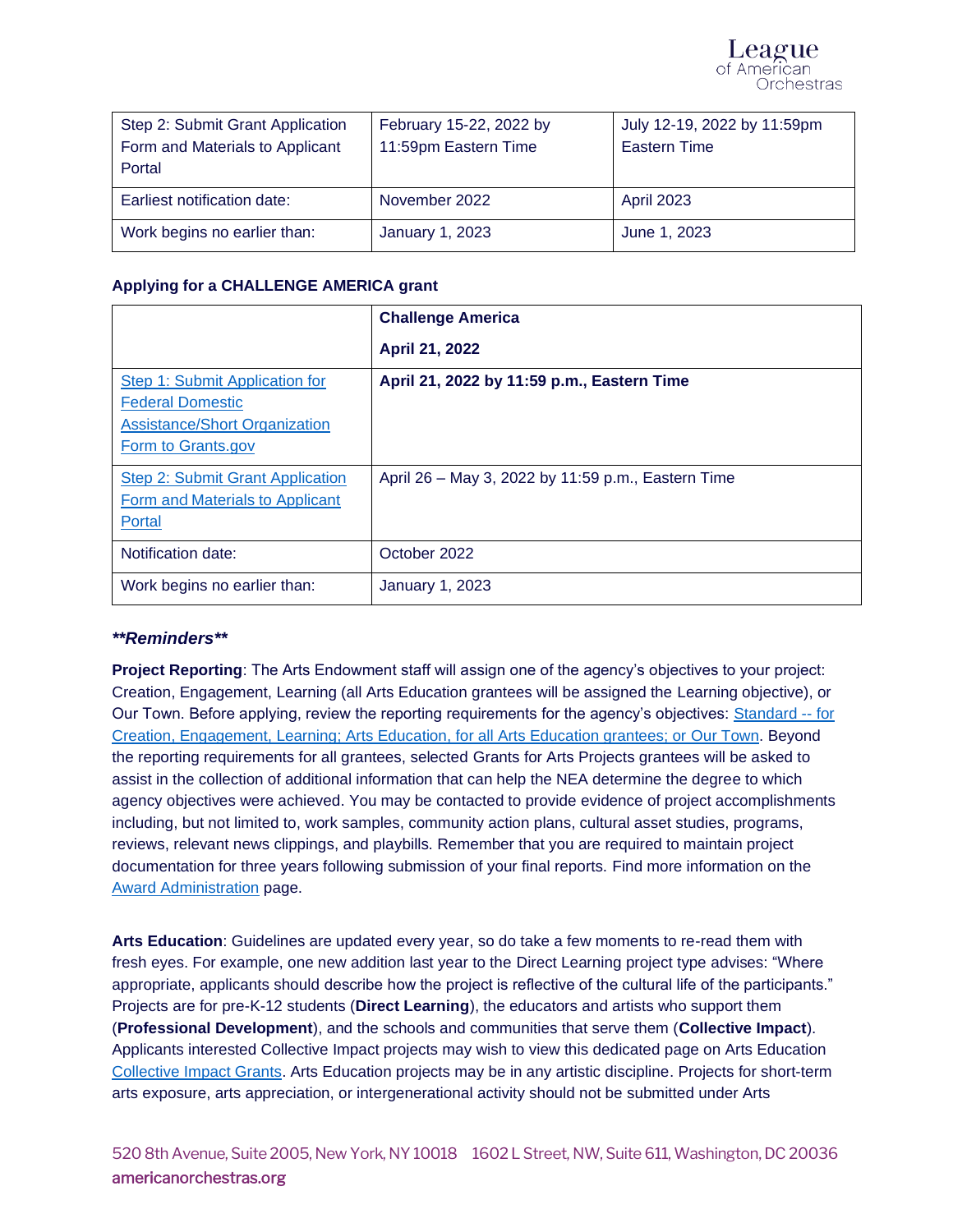

Education; rather, they should be submitted under the appropriate artistic discipline. Competitive projects will: 1) Increase access to arts education through the use of innovative strategies or scaled up proven methodologies; and 2) Have national, regional, or field-wide significance. This includes local projects that can have significant impact within communities or are likely to demonstrate best practices for the field. Further guidance about how to [choose the appropriate category for arts learning projects](https://www.arts.gov/grants/choosing-the-right-discipline-for-youth-projects) can be found online.

## **Contact NEA Staff - Early!**

NEA program staff is extremely helpful and willing to answer your questions! Consider being in touch with an NEA specialist, **well before the grant deadline nears**, to talk through your plans for preparing an application or to seek comments regarding your previous applications to the NEA. Whether your project was funded or not, comments will strengthen your next application. Also, please note that after you've consulted with NEA staff, it is acceptable to submit a new, improved application for a project which has been declined in a previous application.

The following NEA music staff may be contacted: [Court Burns,](mailto:burnsc@arts.gov) Music Specialist (music organizations with names beginning A-L) 202 682 5590 and [Anya Nykyforiak,](mailto:nykyfora@arts.gov) Music Specialist (music organizations with names beginning M-Z), 202 682 5487. For answers to questions relating to Arts Education, please contact [Denise Brandenburg,](mailto:brandenburg@arts.gov) 202 682 5044. For Media Arts, contact [Sarah Burford,](mailto:burfords@arts.gov) 202 682 5591 or

[Avril Claytor,](mailto:claytora@arts.gov) 202-682-5028. For Challenge America, contact [challengeamerica@arts.gov,](mailto:challengeamerica@arts.gov) 202-682-5700.

## **Extra Advice from NEA Panelists and Staff**

When NEA panelists meet to review grant applications, the League asks NEA staff for any extra tips for orchestras preparing applications. During grant review sessions, panelists are unanimous in one request to all applicant organizations, large and small: **Read the guidelines carefully and all the way through.** 

Panelists and staff also offered the following specific guidance:

- NEA grants are awarded only for specific projects. Attempts to disquise requests for general operating support as projects are easily detected.
- **Work samples are crucial for evaluating the artistic quality of your project**. Pay very careful attention to the quality of your work samples, particularly audio and video recordings, and make sure the samples reinforce the objective stated in your project. Check the guidelines and adhere to the suggested length.
- When designing a project, if you choose to submit a collaborative one, think creatively about potential long-term partnerships with community organizations and be sure to make clear the collaboration is not just a one-shot relationship that will end after completion of the project.
- When describing your project activities, be sure to identify a **clear, singular, defined goal** for the project, and outline concrete steps that will be taken to reach the goal. A project *need not be new* to the applicant organization to qualify for a grant but will earn more serious attention if it is clearly integrated into your organization's mission. Review your project description against the guidelines for Grants for Arts Projects or for Challenge America, respectively.
- Artistic excellence and artistic merit are the only criteria used in the review of grant applications. When describing artistic excellence as it relates to an arts education project, explain the quality of artists and